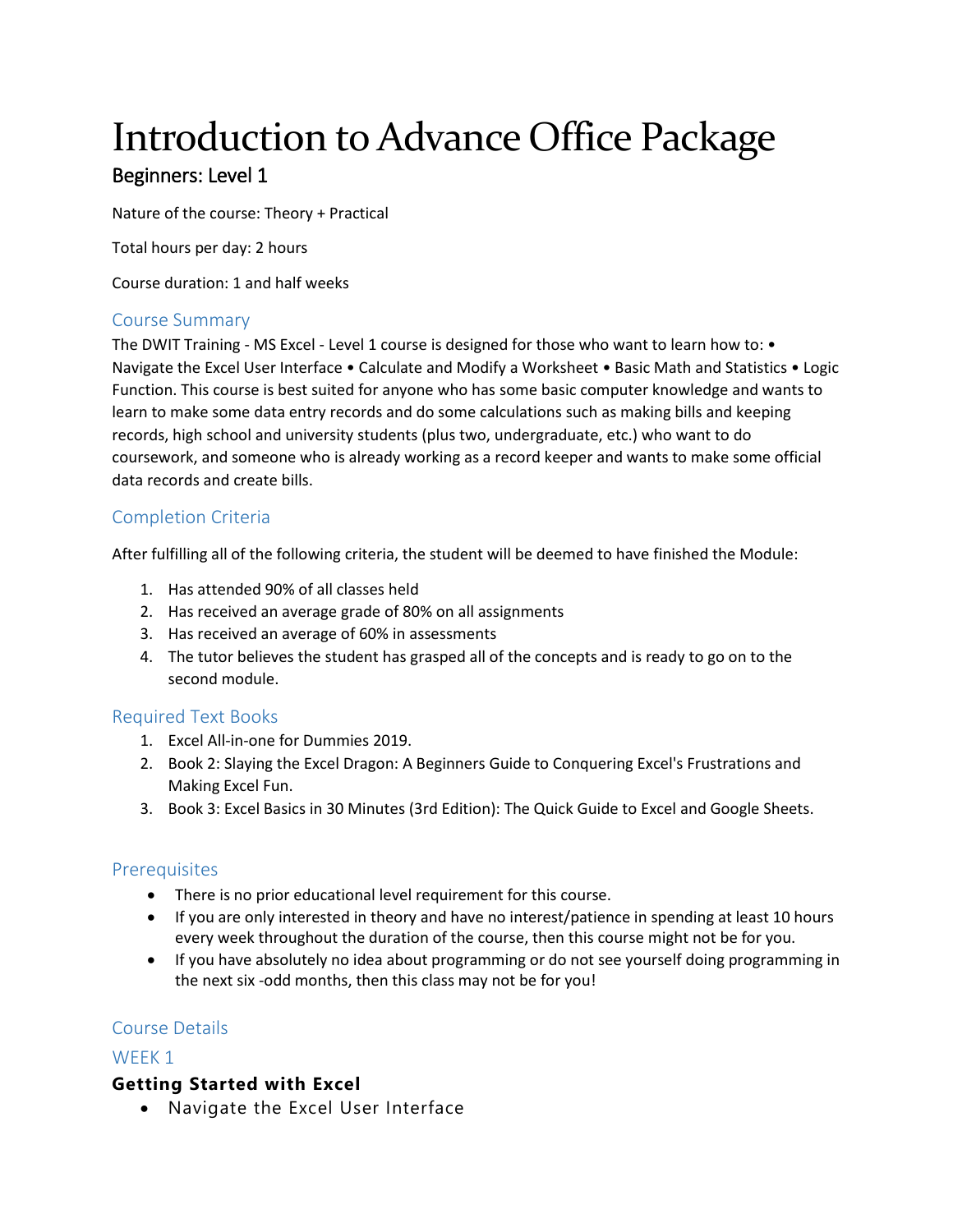- Use Excel Commands
- Create and Save a Basic Workbook
- Enter Cell Data
- Use Excel Help

# **Performing Calculations and Modify a Worksheet**

- Find and Select Text
- Modify Text
- Find and Replace Text
- . Insert, Delete, and Adjust Cells, Columns, and Rows
- Search for and Replace Data
- Insert Comment

# **Formatting a worksheet and Printing Workbook**

- Modify Fonts
- Add Borders and Colors to Worksheets
- Apply Number Formats
- Align Cell Contents
- Apply Styles and Themes
- Apply Basic Conditional Formatting
- Create and Use Templates
- Preview and Print a Workbook
- Define the Page Layout

# **Basic Math and Statistics**

- Utilize basic mathematics including add, sub, multiplication and division in Excel
- Learn basic math function including SUM,ROUND,SUBTOTAL
- Learn basic statistical function including COUNT, AVERAGE, MAX, MIN, MODE

# **Logic Function**

- Learn to build standalone logical IF function and make them
- More complex by nesting AND or OR within them

# WEEK 2

# **Understanding Dates**

- Understand how dates works in Excel using the
- TODAY,YEAR, MONTH, DAY and DATE function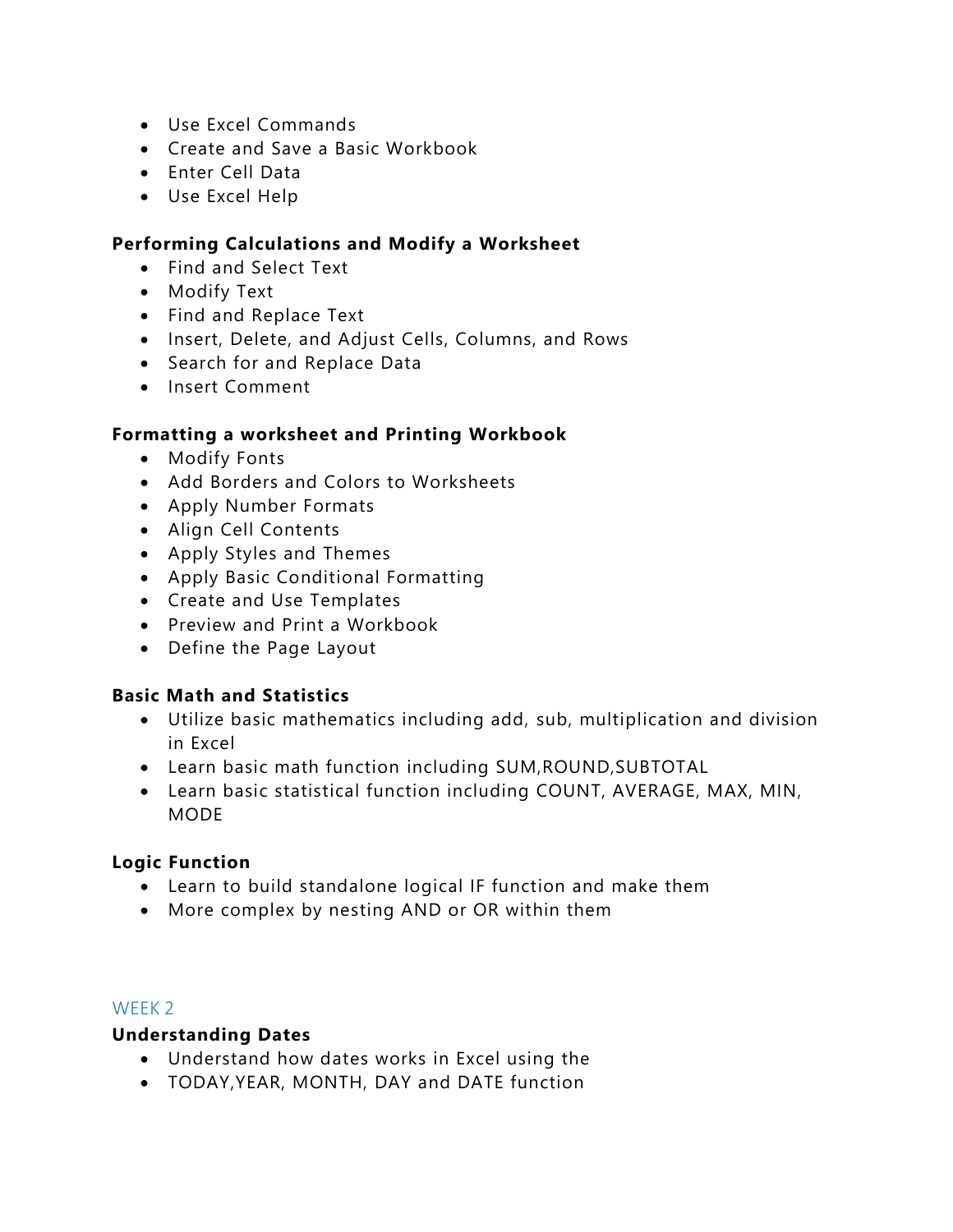# **LABS**

Lab assignments will focus on the practice and mastery of contents covered in the lectures; and introduce critical and fundamental problem-solving techniques to the students.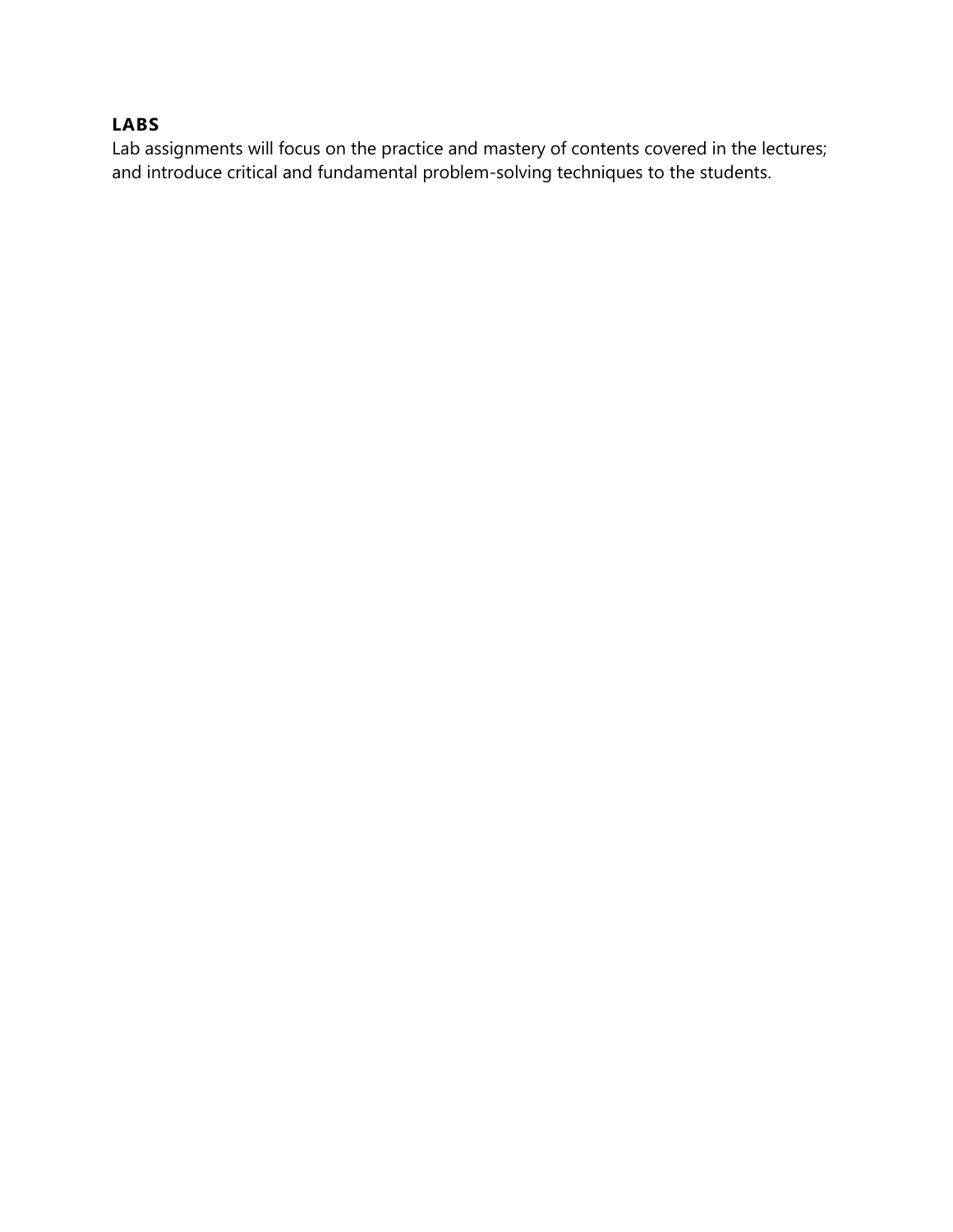# Intermediate: Level 2

Nature of the course: Theory + Practical

Total hours per day: 2 hours

Course duration: 1 and half weeks

#### Course Summary

The DWIT Training - MS Excel - Level 2 course is designed for beginners who wish to learn how to Create Charts, Analyze Data using Pivot Tables, Slicers and Pivot Charts, Goal Seek and Solver, and Use Macro in Microsoft Excel. This level of the course is best suited for anyone who has some basic computer knowledge and wants to learn more advanced skills in Excel, high school and university students (plus two, undergraduate, etc.) who want to do coursework, and individuals who are already working as a Data entry and want to learn more advanced skills in Excel.

# Completion Criteria

After fulfilling all of the following criteria, the student will be deemed to have finished the Module:

- 1. Has attended 90% of all classes held
- 2. Has received an average grade of 80% on all assignments
- 3. Has received an average of 60% in assessments
- 4. The tutor believes the student has grasped all of the concepts and is ready to go on to the second module.

#### Required Text Books

- 1. Excel 2019 Bible
- 2. Ctrl+Shift+Enter Mastering Excel Array Formulas
- 3. Learn Excel 2016 Essential Skills with The Smart Method

#### **Prerequisites**

- Successfully complete the entrance test with score of at least 40% (for trainees directly applying to this level).
- Successfully complete the DWIT Training Level 1 course (not applicable to trainees directly applying to this level).

#### Course Details

#### WEEK<sub>1</sub>

# **Optimizing Data**

- Sorting o Filtering
- Naming Ranges

#### **Visualizing Data with Basic Charts**

- Create Charts
- Modify and format Charts
- Analyzing Data with Pivot Tables, Slicers and Pivot Charts
- Resize an Image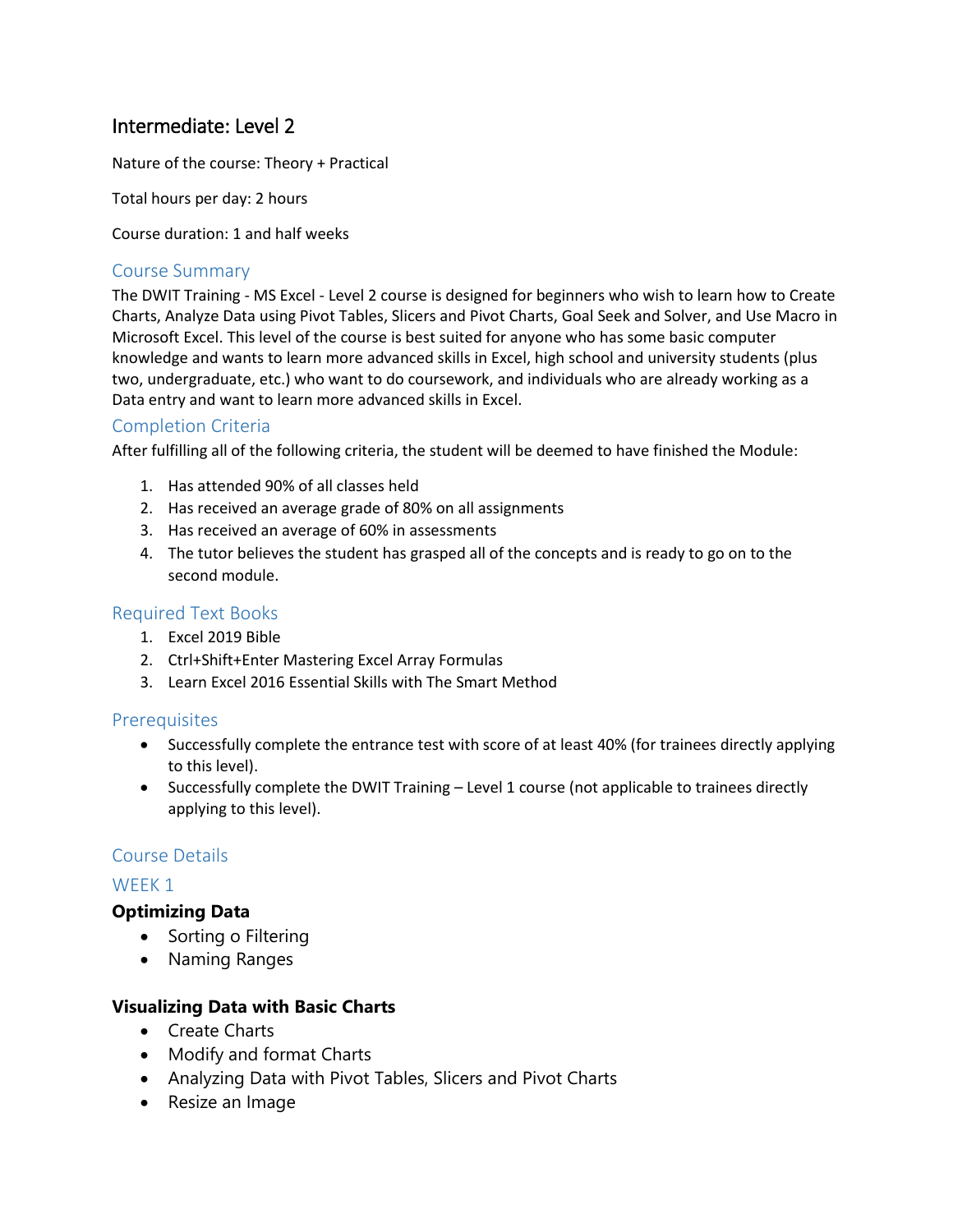- Create a PivotTable
- Analyze Pivot Table Data o Present Data with Pivot Charts
- Filter Data by Using Slicers

## **Goal Seek and Solver**

- What-if Analysis Using Goal Seek
- Using Solver to complete A What-if
- Adding Constraints to Solver

#### WEEK 2

# **Macro and Conditional Format with Custom rules**

- Apply Data Validation
- Work with form and Controls

#### **Custom View and Scenarios**

- Add Quick Access to Custom View
- Editing and Deleting Custom View
- Setting up A Set of Scenarios
- Displaying and Editing Different Scenarios

## **LABS**

Lab assignments will focus on the practice and mastery of contents covered in the lectures; and introduce critical and fundamental problem-solving techniques to the students.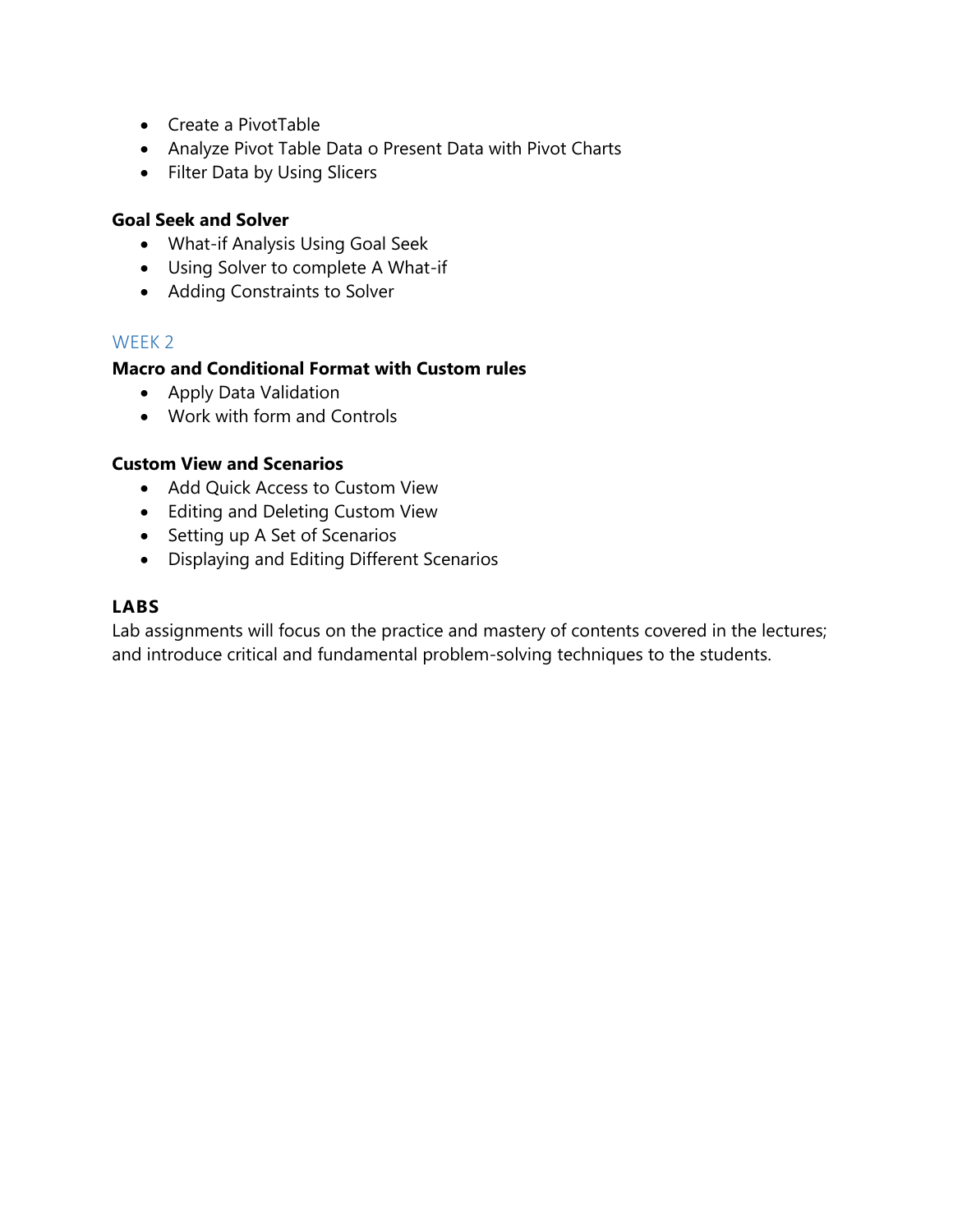# Advanced: Level 3

Nature of the course: Theory + Practical

Total hours per day: 2 hours

Course duration: 1 Week

## Course Summary

The DWIT Training– MS Excel - Level 3 course is targeted for the beginners who want to perform data lookups, learn how to apply data validation, protect worksheet and workbook and consolidate data. This level of the course is best suited for anyone who has some basic computer knowledge and wants to learn more advanced skills in Excel, high school and university students (plus two, undergraduate, etc.) who want to do coursework, and individuals who are already working as a Data entry and want to learn more advanced skills in Excel.

# Completion Criteria

After fulfilling all of the following criteria, the student will be deemed to have finished the Module:

- 1. Has attended 90% of all classes held
- 2. Has received an average grade of 80% on all assignments
- 3. Has received an average of 60% in assessments
- 4. The tutor believes the student has grasped all of the concepts and is ready to go on to the second module.

#### Required Text Books

- 1. Excel 2019 Bible
- 2. Ctrl+Shift+Enter Mastering Excel Array Formulas
- 3. Learn Excel 2016 Essential Skills with The Smart Method

#### **Prerequisites**

- Successfully completed the DWIT Training MS Excel Level 2 or obtained at least 40% score on the entrance exam.
- The latter case applies for new students that are directly attempting this training.
- Please note that this is a lab intensive course where the students will be expected to work on lab exercises for approximately half the duration of the session.

# Course Details

#### WFFK<sub>1</sub>

#### **Performing Data Lookups**

- VLOOKUP : Syntax and Usage
- Using A Near Match in the Lookup
- Managing the Lookup Table
- Dealing with Missing Data in A Lookup